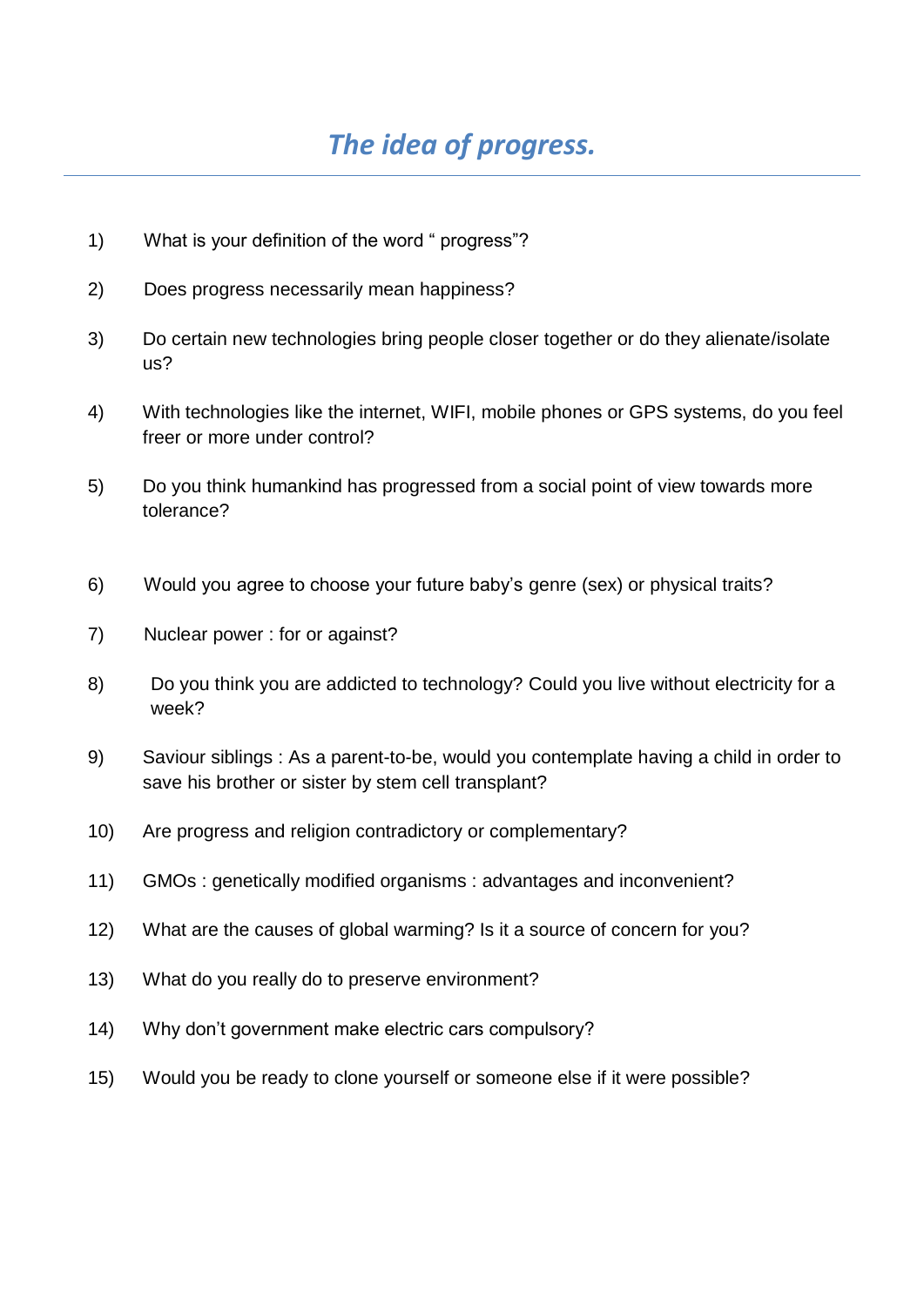## *Spaces and exchanges :*

- 1) Are borders/frontiers important? Is it important to guard them?
- 2) What foreign culture are you particularly attracted to?
- 3) If you were obliged to emigrate to a foreign country, where would you go?
- 4) What difficulties would you expect if you had to emigrate?

5) Why do you think some people risk their lives and their children's lives to emigrate?

- 6) What are the different reasons that could make you leave your country?
- 7) Can you think of examples in history of why people were obliged to emigrate?
- 8) If you were obliged to leave France, who/what would you miss most?
- 9) Do you think French culture is attractive? why?
- 10) As a French person, what do you think you could bring to your host country?
- 11) Can you think of French people who have succeeded abroad?
- 12) Do you think it is more difficult to get into an interracial marriage?
- 13) Would you be ready to help someone with a white wedding?
- 14) Have you ever been the victim of racism somewhere?
- 15) Have you ever witnessed any form of racism?

16) If you took a gap year in a foreign country, where would you go and what would you do there?

17) What do you think you can learn from taking a gap year abroad?

18) Would you be ready to join a program like Erasmus and finish your studies abroad?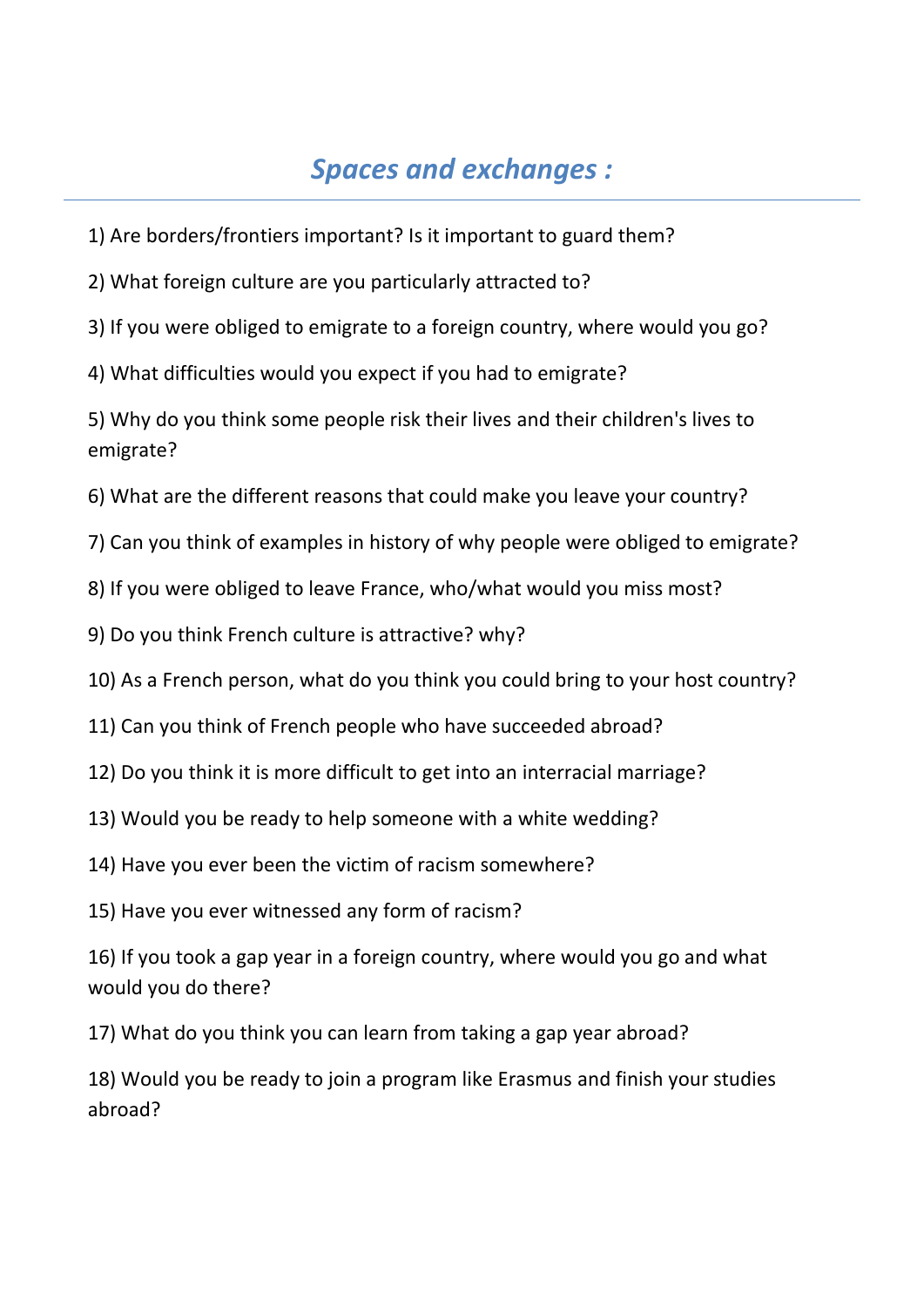- 1) What would you define as a place of power? Can you give examples?
- 2) Are schools or universities places of power? Why (not)?
- 3) Is voting important for you? Why (not)?
- 4) Who or what do you think will influence your vote?
- 5) One person has the power to change the world. Can you think of examples?
- 6) The power of speeches. How can a speech change things? Can you think of examples?
- 7) Does the internet bring any form of power to its users?
- 8) Would you be ready to go into politics? Why (not)?
- 9) The power of money, good or bad?
- 10) Propaganda, a form of power. Can you give examples?
- 11) The power of the press : Power or counter power? Discuss.
- 12) How can citizens resist a form of power they object to?
- 13) Is music a form of power? Why (not)?
- 14) What power do you think your family, your origins and your culture have upon you?
- 15) Can you think of a work of art that has influenced you? Is art a form of power?